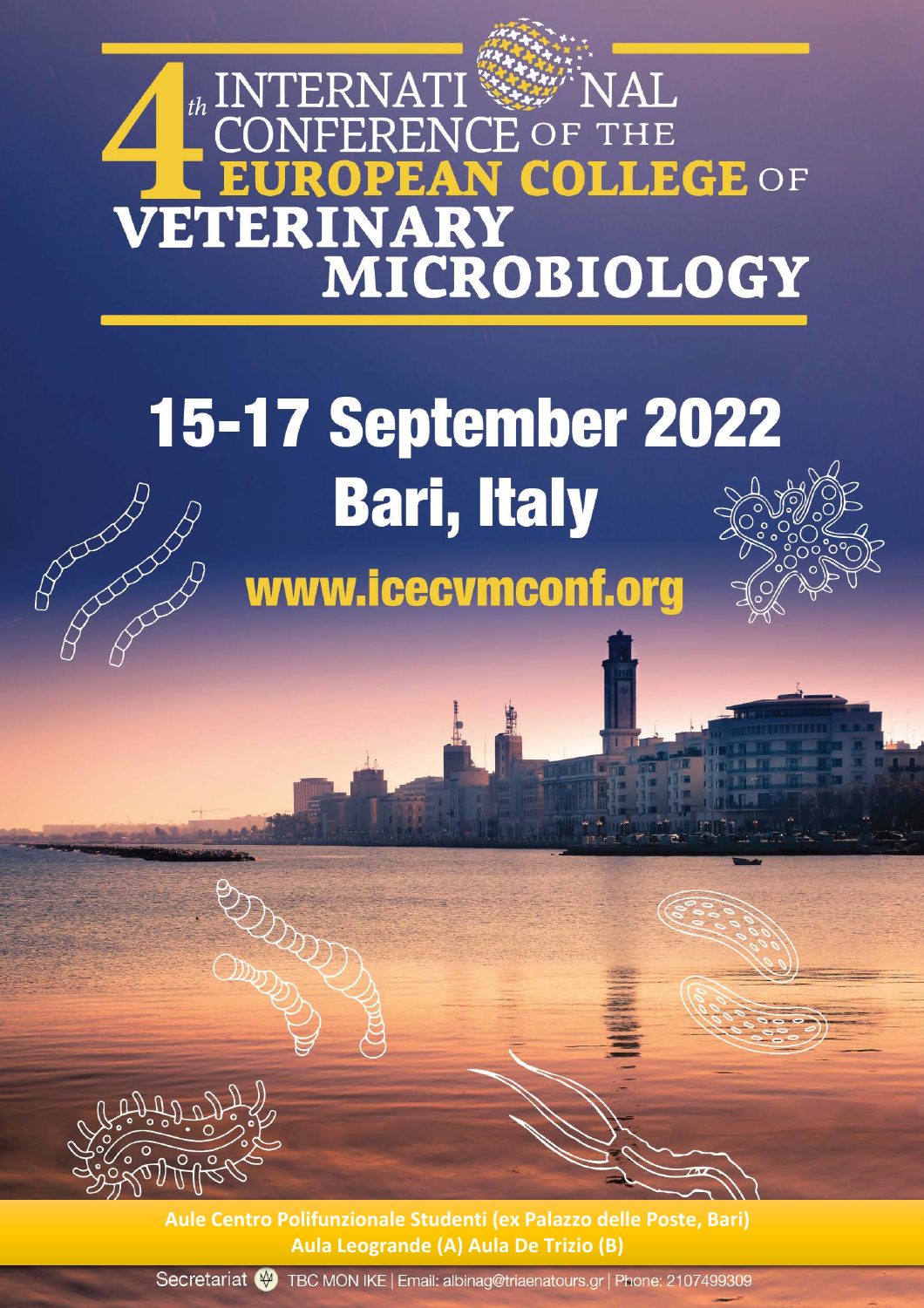| Thursday, September 15th, 2022                               |                                                                                                                                                                                                                                                      |  |
|--------------------------------------------------------------|------------------------------------------------------------------------------------------------------------------------------------------------------------------------------------------------------------------------------------------------------|--|
| 18.00-20.00:<br>18.00:                                       | Registration (Hall)<br><b>Welcome Address</b>                                                                                                                                                                                                        |  |
| Friday, September 16th, 2022                                 |                                                                                                                                                                                                                                                      |  |
| 08.30-17.00:                                                 | Registration (Hall)                                                                                                                                                                                                                                  |  |
| 10.00-11.00:                                                 | Plenary Session (AULA A)                                                                                                                                                                                                                             |  |
| 10.00-10.30:<br>10.30-11.00:                                 | Welcome and opening of the Conference (Organising Committee) - ECVM Committee<br>Keynote lecture "The ASF Vaccine is closer than ever"<br>José Manuel Sanchez- Vizcaino, Complutense University of Madrid (Spain)                                    |  |
| 11.00-11.30:                                                 | Coffee Break                                                                                                                                                                                                                                         |  |
| 11.30-13.00:                                                 | Session (AULA A), Veterinary Bacteriology and Mycology                                                                                                                                                                                               |  |
| 11.30-12.00:<br>12.00-12.20:<br>12.20-12.40:<br>12.40-13.00: | Invited lecture I Malassezia yeast: an emerging problem in medical and veterinary medicine<br>Claudia Cafarchia, Department of Veterinary Medicine, University of Bari (Italy)<br><b>Oral Presentation</b><br>Oral Presentation<br>Oral Presentation |  |
| 11.30-13.00:                                                 | Session (AULA B), Veterinary Virology                                                                                                                                                                                                                |  |
| 11,30-12.50:                                                 | Invited lecture II Impact of animal rotaviruses on human health<br>Vito Martella, Department of Veterinary Medicine, University of Bari (Italy)                                                                                                      |  |
| 12.00-12.20:<br>12.20-12.40:<br>O.                           | <b>Oral Presentation</b><br><b>Oral Presentation</b>                                                                                                                                                                                                 |  |
| 12.40-13.00:                                                 | <b>Oral Presentation</b>                                                                                                                                                                                                                             |  |
| 13.00-14.15:                                                 | Lunch                                                                                                                                                                                                                                                |  |
| 14.15-15.45:                                                 | Session (AULA A) Veterinary Bacteriology and Mycology                                                                                                                                                                                                |  |
| 14.15-15.45:                                                 | Invited lecture III E. coli STEC<br>Cristian Menge, Institute of Molecular Pathogenesis, Friedrich-Loeffler-Institut, Jena (Germany)                                                                                                                 |  |
| 14.45-14.55:<br>$14.55 - 15.15$ :                            | <b>Oral Presentation</b><br><b>Oral Presentation</b>                                                                                                                                                                                                 |  |
| 15.15-15.45:                                                 | <b>Oral Presentation</b>                                                                                                                                                                                                                             |  |
| 14.15-15.45:                                                 | Session (AULA B) Veterinary Virology                                                                                                                                                                                                                 |  |
| 14.15 - 14.45:                                               | Invited lecture IV Hepatitis E<br>João R. Mesquita, Instituto de Ciências Biomédicas Abel Salazar, University of Oporto (Portugal)                                                                                                                   |  |
| 14.45-14.55:                                                 | <b>Oral Presentation</b>                                                                                                                                                                                                                             |  |
| $14.55 - 15.15$<br>15.15-15.45:                              | <b>Oral Presentation</b><br><b>Oral Presentation</b>                                                                                                                                                                                                 |  |
| 15.45-15.15:                                                 | Coffee Break/ 1 <sup>st</sup> Poster Session                                                                                                                                                                                                         |  |
| 16.15-17.20:                                                 | Session (AULA A), Veterinary Bacteriology and Mycology                                                                                                                                                                                               |  |
| 16.15-16.25:                                                 | <b>Oral Presentation</b>                                                                                                                                                                                                                             |  |
| 16.25-16.45:                                                 | <b>Oral Presentation</b>                                                                                                                                                                                                                             |  |
| 16.45-17.05:                                                 | <b>Oral Presentation</b>                                                                                                                                                                                                                             |  |
| 17.05-17.20:                                                 | <b>Oral Presentation</b>                                                                                                                                                                                                                             |  |
| 16.15-17.20:                                                 | Session (AULA B), Veterinary Virology                                                                                                                                                                                                                |  |
| 16.15-16.25:                                                 | <b>Oral Presentation</b>                                                                                                                                                                                                                             |  |
| 16.25-16.45:<br>16.45-17.05:                                 | <b>Oral Presentation</b><br><b>Oral Presentation</b>                                                                                                                                                                                                 |  |
| 17.05-17.20:                                                 | <b>Oral Presentation</b>                                                                                                                                                                                                                             |  |

 $\beta$ 

 $\subset$